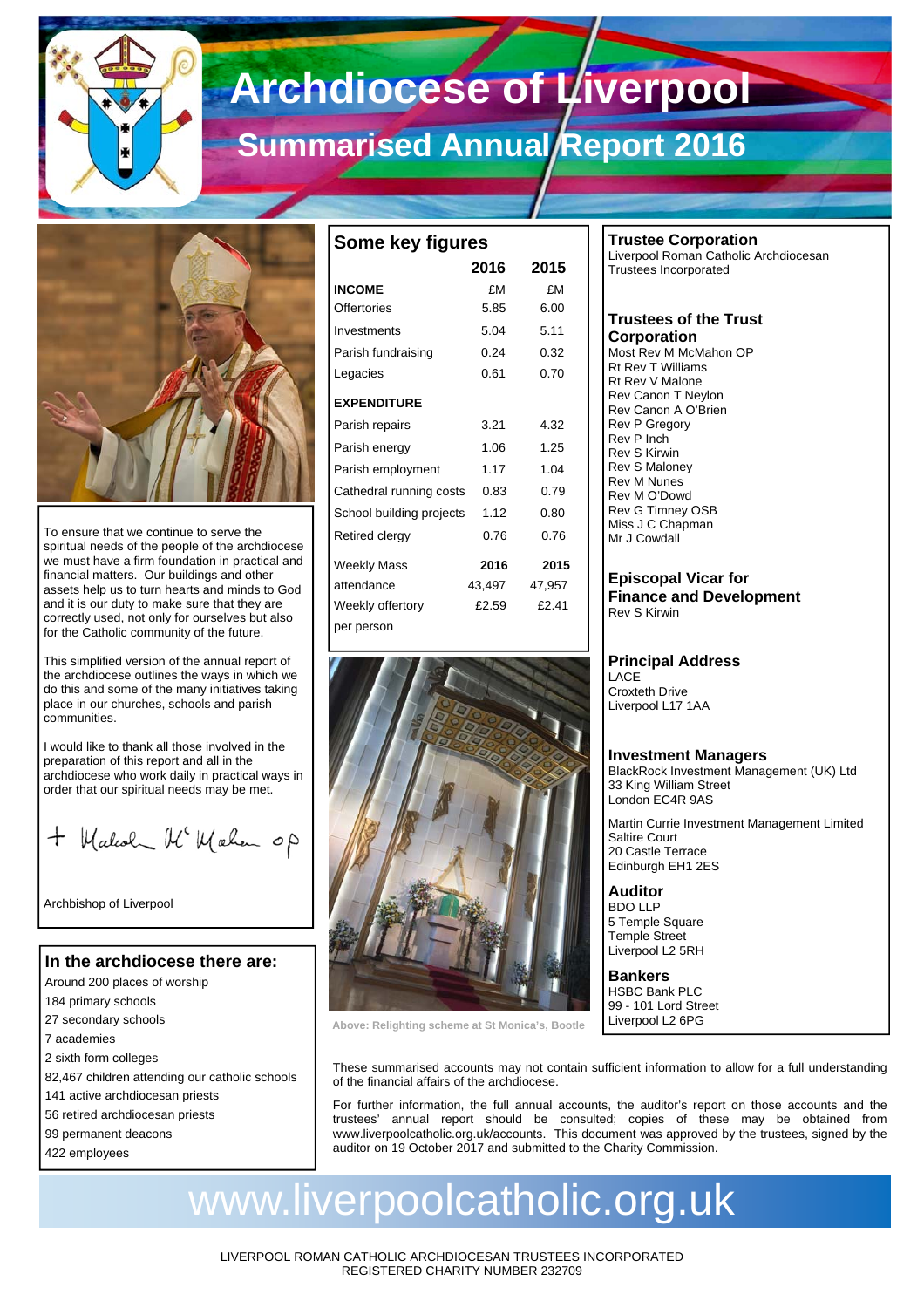For financial reporting purposes, the archdiocese is split into two main categories, the parochial and curial sections. Each section has three sub-categories being unrestricted, designated, and restricted and these are further explained below.

Parochial includes the aggregated performance of the parishes, the assessment fund and expenditure on archdiocesan school building projects.

**Curial** includes the central administrative function, the cathedral, subsidiaries and various other funds including priests' training and retirement funds. **Unrestricted funds** are funds which are available for use at the discretion of the trustees in furtherance of the objects of the archdiocese and which have not been designated for any other purpose.

**Designated funds** are unrestricted funds that have been set aside by the trustees for specific purposes.

**Restricted funds** are funds that are used in accordance with specific restrictions imposed by donors or that have been raised for particular purposes.

| <b>STATEMENT OF FINANCIAL</b><br><b>ACTIVITIES FOR THE YEAR ENDED</b><br>31 DECEMBER 2016 | <b>Parochial</b><br><b>Unrestricted</b><br><b>Funds</b><br>£000s | <b>Parochial</b><br><b>Designated</b><br><b>Funds</b><br>£000s | <b>Parochial</b><br><b>Restricted</b><br><b>Funds</b><br>£000s | <b>Curial</b><br><b>Unrestricted</b><br><b>Funds</b><br>£000s | <b>Curial</b><br><b>Designated</b><br><b>Funds</b><br>£000s | Curial<br><b>Restricted</b><br><b>Funds</b><br>£000s | <b>TOTAL</b><br>2016<br>£000s | <b>TOTAL</b><br>2015<br>£000s |
|-------------------------------------------------------------------------------------------|------------------------------------------------------------------|----------------------------------------------------------------|----------------------------------------------------------------|---------------------------------------------------------------|-------------------------------------------------------------|------------------------------------------------------|-------------------------------|-------------------------------|
| <b>INCOME FROM</b>                                                                        |                                                                  |                                                                |                                                                |                                                               |                                                             |                                                      |                               |                               |
| Donations and legacies                                                                    | 9,748                                                            | 440                                                            | 1,569                                                          | 248                                                           | 3                                                           | 387                                                  | 12,395                        | 12,280                        |
| Fundraising                                                                               | 239                                                              | $\overline{\phantom{a}}$                                       | ÷,                                                             | 12,402                                                        |                                                             | $\blacksquare$                                       | 12,641                        | 17,157                        |
| Investment income                                                                         | 1,561                                                            | 234                                                            | $\overline{7}$                                                 | 426                                                           | 2,692                                                       | 118                                                  | 5,038                         | 5,106                         |
| Charitable activities                                                                     | 209                                                              |                                                                |                                                                | 284                                                           | 923                                                         | $\blacksquare$                                       | 1,416                         | 1,327                         |
| Net gains on disposal of assets                                                           | 891                                                              |                                                                |                                                                |                                                               | 19                                                          | ٠                                                    | 910                           | (126)                         |
| <b>TOTAL INCOME</b>                                                                       | 12,648                                                           | 674                                                            | 1,576                                                          | 13,360                                                        | 3,637                                                       | 505                                                  | 32,400                        | 35,744                        |
| <b>EXPENDITURE ON</b>                                                                     |                                                                  |                                                                |                                                                |                                                               |                                                             |                                                      |                               |                               |
| <b>Raising Funds</b>                                                                      | (160)                                                            | (32)                                                           | (1)                                                            | (12, 515)                                                     | (299)                                                       | (17)                                                 | (13, 024)                     | (17, 485)                     |
| Charitable activities                                                                     | (11, 739)                                                        | (1, 122)                                                       | (1, 107)                                                       | (1,270)                                                       | (4, 762)                                                    | (456)                                                | (20, 456)                     | (20, 840)                     |
| <b>TOTAL RESOURCES EXPENDED</b>                                                           | (11, 899)                                                        | (1, 154)                                                       | (1, 108)                                                       | (13,785)                                                      | (5,061)                                                     | (473)                                                | (33, 480)                     | (38, 325)                     |
| Net gains/(losses) on investments                                                         | 6,027                                                            | 1,003                                                          | 37                                                             | 1,823                                                         | 6,980                                                       | 547                                                  | 16,417                        | 3,828                         |
| <b>NET INCOME/(EXPENDITURE)</b>                                                           | 6,776                                                            | 523                                                            | 505                                                            | 1,398                                                         | 5,556                                                       | 579                                                  | 15,337                        | 1,247                         |
| Gross transfers between funds                                                             | (898)                                                            | 301                                                            | (426)                                                          | 129                                                           | 834                                                         | 60                                                   |                               |                               |
| <b>NET MOVEMENT IN FUNDS</b>                                                              | 5,878                                                            | 824                                                            | 79                                                             | 1,527                                                         | 6,390                                                       | 639                                                  | 15,337                        | 1,247                         |
| Fund balances at 1 January 2016                                                           | 72,075                                                           | 441                                                            | 2,328                                                          | 9,035                                                         | 74,628                                                      | 13,992                                               | 172,499                       | 171,252                       |
| <b>FUND BALANCES AT 31 DECEMBER 2016</b>                                                  | 77,953                                                           | 1,265                                                          | 2,407                                                          | 10,562                                                        | 81,018                                                      | 14,631                                               | 187,836                       | 172,499                       |

#### **INCOMING RESOURCES**

Parishioners continue to generously support their parishes. Offertory income fell to £5.85M (2015: £6.00M) but reflected an increase in weekly giving per person to £2.59 (2015: £2.41) as mass attendance continues to decline. Parishes benefitted from responsible giving campaigns where sustained increases in giving are experienced and the Gift Aid Small Donation Scheme enables parishes to recover up to an additional £2,000 per annum for those who complied with the scheme requirements.

Parishioners' responses to appeals and special collections remain generous with £1.57M received in 2016 (2015: £1.64M) with external charities such as CAFOD benefiting in addition to archdiocesan collections for purposes such as LAMP and the Priests' Training Fund.

The value of legacies received by the archdiocese was £0.61M in 2016 (2015: £0.70M). The Priests' Training Fund, LAMP and the George Andrew Fund for sick and retired priests continue to benefit from the generosity of parishioners through collection income and bequests.

Activities for generating funds totalled £12.64M (2015: £17.16M), including parish fundraising and those of subsidiary companies. People from many different backgrounds come into contact with the archdiocese through events held in the Conference Centre at LACE. Parish centres continue to be valuable resources to parishes and the activities of subsidiaries in building projects ensure that projects are managed in a cost-efficient manner to the benefit of parishes and schools. The reduction in income which was matched by a reduction in associated expenditure reflects a change in operation of one of the subsidiary companies and the archdiocese will benefit from increased efficiencies as a result.

Investment income, comprising dividends, interest and rentals, generated £5.04M (2015: £5.11M).

Income from charitable activities of the archdiocese generated £1.42M (2015: £1.33M) and includes the activities of the Christian Education, Pastoral Formation and Schools departments.

#### **RESOURCES EXPENDED**

Total resources expended reduced from £38.33M in 2015 to £33.48M in 2016. Expenditure on direct charitable activities was £20.45M (2015: £20.84M) with costs categorised within four main areas of activity.

Pastoral work in parishes and by central departments such as Pastoral Formation, accounted for expenditure of £7.91M (2015: £7.71M). In addition to the administrative costs of running parishes, £1.11M of proceeds on special collections was paid to external charities and another £0.94M incurred by parishes on liturgical activities.

£6.22M (2015: £7.53M) was expended on parish property including £3.21M (2015: £4.32M) on repairs & maintenance. This continues to reflect the control exercised through the Financial Advisory Committee and the efforts of the archdiocesan surveyors. The expenditure on the maintenance and repair programme ensures that churches and halls are open to the whole community which benefits not only spiritually but also practically from the provision of pastoral care and many other services.

Through the School Projects Fund, the archdiocese engaged in building projects costing £12.84M, funded with government grants and matched by contributions from parishioners and parents of children attending archdiocesan schools. £2.38M (2015: £2.04M) was incurred on contributions to building projects and the operations of the Schools and Christian Education Departments.

Clergy costs of £3.03M (2015: £2.87M) were incurred and include £1.65M (2015: £1.60M) in respect of parish clergy with £0.27M (2015: £0.24M) and £0.76M (2015: £0.76M) incurred centrally through the Priests' Training and priests' sickness and retirement funds respectively.

Costs of raising funds, including subsidiary activities, investment managers fees and parish fundraising activities was £13.02M (2015: £17.49M).

Transfers include items such as parish contributions to retirement and school project funds. Subsidiaries made gift aid donations of £0.40M in 2015 (2015:  $F(0.23M)$ .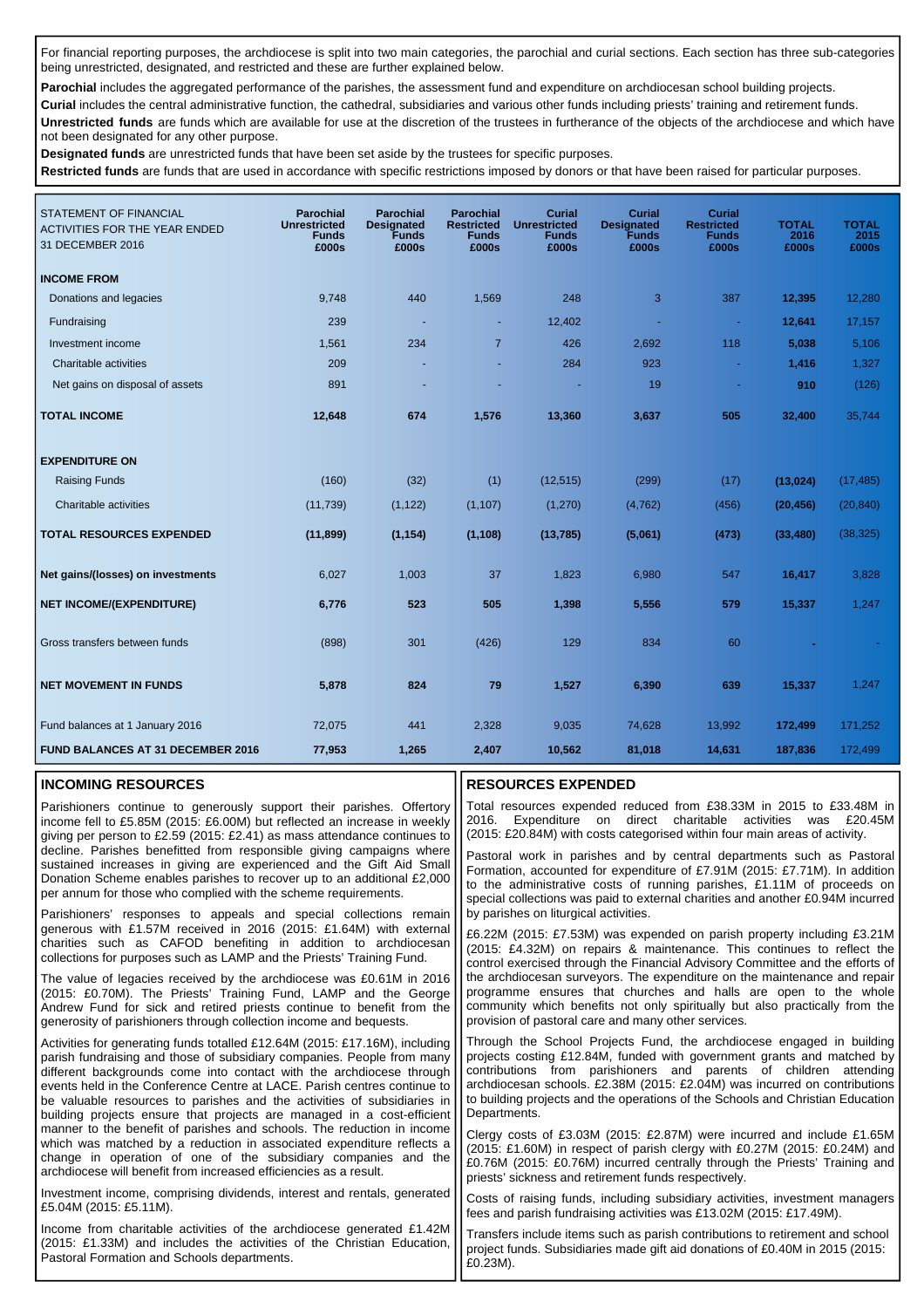#### **FIXED ASSETS**

Tangible fixed assets are included at cost and depreciated over their expected useful lives. Listed properties and other functional church properties are depreciated over 100 years and 50 years respectively.

School properties are valued at £nil. No meaningful value can be attributed to these assets since they are not used directly by the archdiocese, do not generate income, and cannot be disposed of while still occupied.

A number of buildings have been retained as investment properties to generate a rental income for individual parishes. Also included are a number of sites that have been cleared or are in the process of being cleared with the objective of being marketed for sale. Cyclical valuations are undertaken and the revaluations created an unrealised gain of £5.02M (2015: £2.08M).

#### **INVESTMENTS**

Investments held by the archdiocese, managed within the parameters of an ethical investment policy, amounted to £117.81M with an unrealised gain of £11.40M reported in 2016 (2015: £1.75M gain).

#### **NET CURRENT ASSETS**

Net current assets amounted to £10.48M at 2016 compared to £10.04M at 2015. These amounts represent the working capital of the archdiocese and are used to finance the day-to-day activities of all the parishes, parish centres, school building projects and central operations.

#### **RESERVES**

The total reserves held at December 2016 amounted to £187.83M (2015: £172.50M). An analysis of designated and restricted funds can be found on page 4.

Unrestricted funds are available for use at the discretion of the trustees. Parochial unrestricted funds were £77.96M at December 2016 (2015: £72.08M) and curial unrestricted funds were £10.56M (2015: £9.04M).

The significant performance of investments in 2016 has contributed to an increase in the level of freely available reserves to 42 months' expenditure (2015: 33 months). The trustees consider that reserves equating to 36 months' expenditure are sufficient to enable the charity to fulfil all of its obligations and commitments.

| <b>BALANCE SHEET AT</b><br>31 DECEMBER 2016 | <b>Parochial</b><br>2016<br>£000s | Curial<br>2016<br>£000s | <b>Total</b><br>2016<br>£000s | <b>Parochial</b><br>2015<br>£000s | <b>Curial</b><br>2015<br>£000s | Total<br>2015<br>£000s |
|---------------------------------------------|-----------------------------------|-------------------------|-------------------------------|-----------------------------------|--------------------------------|------------------------|
| <b>FIXED ASSETS</b>                         |                                   |                         |                               |                                   |                                |                        |
| <b>Tangible assets</b>                      |                                   |                         |                               |                                   |                                |                        |
| - investment properties                     | 14,951                            | 10,399                  | 25,350                        | 13,732                            | 8,217                          | 21,949                 |
| - other                                     | 13,779                            | 20,448                  | 34,227                        | 14,435                            | 20,461                         | 34,896                 |
|                                             | 28,730                            | 30,847                  | 59,577                        | 28,167                            | 28,678                         | 56,845                 |
| <b>Investments</b>                          | 48,978                            | 68,834                  | 117,812                       | 43,508                            | 62,104                         | 105,612                |
| <b>Total Fixed Assets</b>                   | 77,708                            | 99,681                  | 177,389                       | 71,675                            | 90,782                         | 162,457                |
| <b>CURRENT ASSETS</b>                       |                                   |                         |                               |                                   |                                |                        |
| Stock                                       |                                   | 363                     | 363                           |                                   | 496                            | 496                    |
| <b>Debtors</b>                              | 2,732                             | 1,634                   | 4,366                         | 2,062                             | 3,435                          | 5,497                  |
| <b>Balance at bank</b>                      | 8,533                             | 7,493                   | 16,026                        | 11,115                            | 4,972                          | 16,087                 |
| <b>CREDITORS</b>                            |                                   |                         |                               |                                   |                                |                        |
| - amounts falling due                       | (6,674)                           | (3,634)                 | (10, 308)                     | (6, 486)                          | (5, 552)                       | (12,038)               |
| within one year                             |                                   |                         |                               |                                   |                                |                        |
| <b>Parish/Curial balances</b>               | (674)                             | 674                     |                               | (3,522)                           | 3,522                          |                        |
| <b>NET CURRENT ASSETS</b>                   | 3,917                             | 6,530                   | 10,447                        | 3,169                             | 6,873                          | 10,042                 |
| <b>NET ASSETS</b>                           | 81,625                            | 106,211                 | 187,836                       | 74,844                            | 97,655                         | 172,499                |
| <b>ACCUMULATED FUNDS</b>                    |                                   |                         |                               |                                   |                                |                        |
| <b>Restricted funds</b>                     | 2,407                             | 14,631                  | 17,038                        | 2,328                             | 13,992                         | 16,320                 |
| Unrestricted funds                          |                                   |                         |                               |                                   |                                |                        |
| - designated                                | 1,265                             | 81,018                  | 82,283                        | 441                               | 74,628                         | 75,069                 |
| - general                                   | 77,953                            | 10,562                  | 88,515                        | 72,075                            | 9,035                          | 81,110                 |
| <b>TOTAL</b>                                | 81,625                            | 106,211                 | 187,836                       | 74,844                            | 97,655                         | 172,499                |



**Above: LAMP priest Fr Denis Parry celebrating mass outdoors with his parishioners next to their new church which is under construction in the background** 

**www.flickr.com/photos/ liverpoolcatholic**





**@lpoolcatholic** 

#### **INDEPENDENT AUDITOR'S STATEMENT TO THE TRUSTEES OF LIVERPOOL ROMAN ARCHDIOCESAN TRUST**

We have examined the summary financial statement for the year ended 31 December 2016.

#### **Respective responsibilities of trustees and auditor**

The trustees are responsible for preparing the summarised annual report in accordance with applicable United Kingdom law.

Our responsibility is to report to you our opinion on the consistency of the summary financial statement within the summarised annual report with the full annual financial statements, Strategic Report and the Trustees' Report.

We also read the other information contained in the summarised annual report and consider the implications for our report if we become aware of any apparent misstatements or material inconsistencies with the summary financial statement.

Our report has been prepared pursuant to the requirements of the Charities SORP and for no other purpose. No person is entitled to rely on this report unless such a person is a person entitled to rely upon this report by virtue of and for the purpose of the terms of our engagement letter dated 19 October 2017 or has been expressly authorised to do so by our prior written consent. Save as above, we do not accept responsibility for this report to any other person or for any other purpose and we hereby expressly disclaim any and all such liability.

#### **Basis of opinion**

We conducted our work in accordance with Bulletin 2008/3 'The auditors' statement on summary financial statement in the United Kingdom' issued by the Financial Reporting Council. Our report on the charity's full annual financial statements describes the basis of our opinion on those financial statements and on the Trustees' Report.

#### **Opinion**

In our opinion the summary financial statement is consistent with the full annual financial statements and the Trustees' Report of Liverpool Roman Catholic Archdiocesan Trust charity for the year ended 31 December 2016.

BDO LLP, Statutory Auditor, Liverpool, UK 20 October 2017

BDO LLP is a limited liability partnership registered in England and Wales (with registered number OC305127)